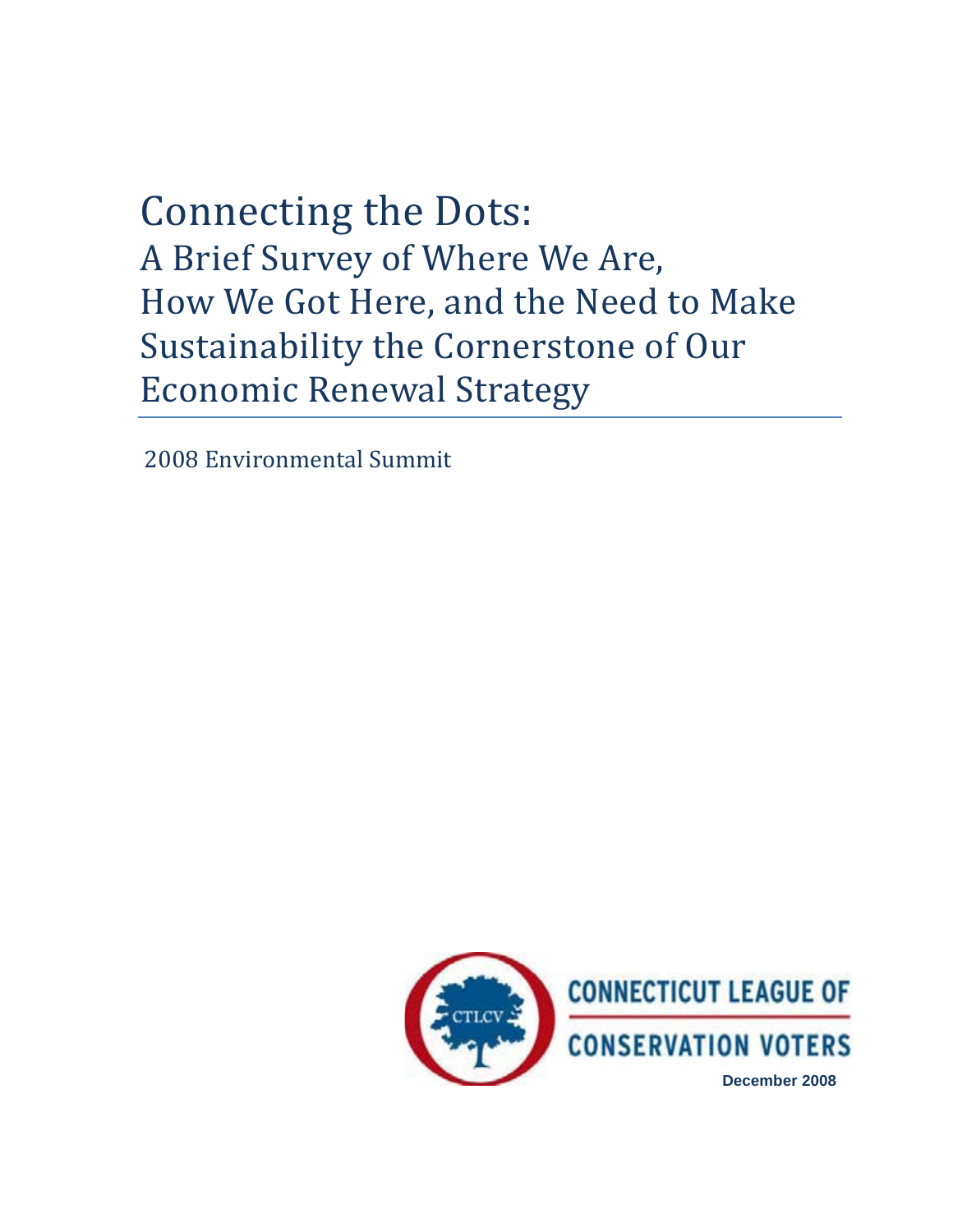

## **Contents**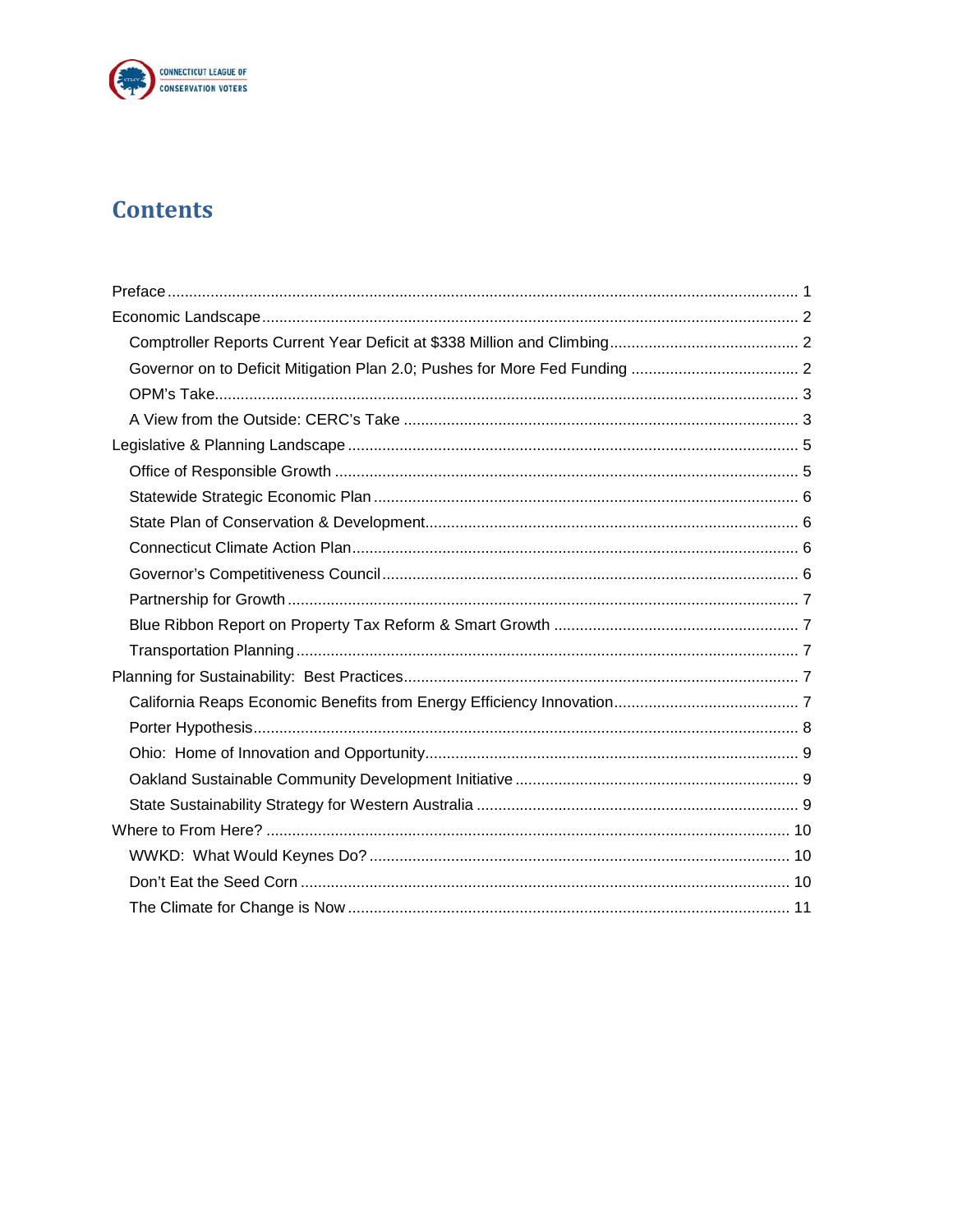

## <span id="page-2-0"></span>**Preface**

We enter the 2009 legislative session with a state, national, and global economy in crisis. With a ballooning deficit, competition for a slice of the state budget will be extraordinary.

Yet there is opportunity in crisis – if we are willing to create it and capitalize on it.

Connecticut's approach to planning and implementation has caught up with us. The effects are obvious, from our loss of open space and farmland, the deterioration of our parks, to the dead zone in Long Island Sound, sewage deposits in our rivers, our overfilled landfills, our sick schools, our traffic congestion and decrepit roads and bridges.

As the saying goes, every organization is perfectly designed to get the results it gets. As an enterprise then, the State of Connecticut needs a shakeup.

The business sector has learned the hard way that sustainability investing is essential to creating long-term shareholder value. Certainly that premise holds equally true for state government and creating long-term value for the governed.

Sustainability means "meeting the needs of current and future generations through an integration of environmental protection, social advancement and economic prosperity." <sup>[1](#page-2-1)</sup>

If ever there was a time to invest in our environment – our ultimate infrastructure – and a new energy economy, it is now. We must invest for sustainability. Any other path is a dead end.

*This document was prepared for panelists at CTLCV's 2008 Environmental Summit. It was intended to provide context, without being prescriptive, for a discussion about ensuring that sustainability becomes a cornerstone of Connecticut's plan for economic renewal and that we invest accordingly.*

<span id="page-2-1"></span>Derived from The Brundtland Commission, formally the World Commission on Environment and Development, convened by the United Nations in 1983 to address concern about the accelerating deterioration of the human environment and natural resources and the consequences for economic and social development.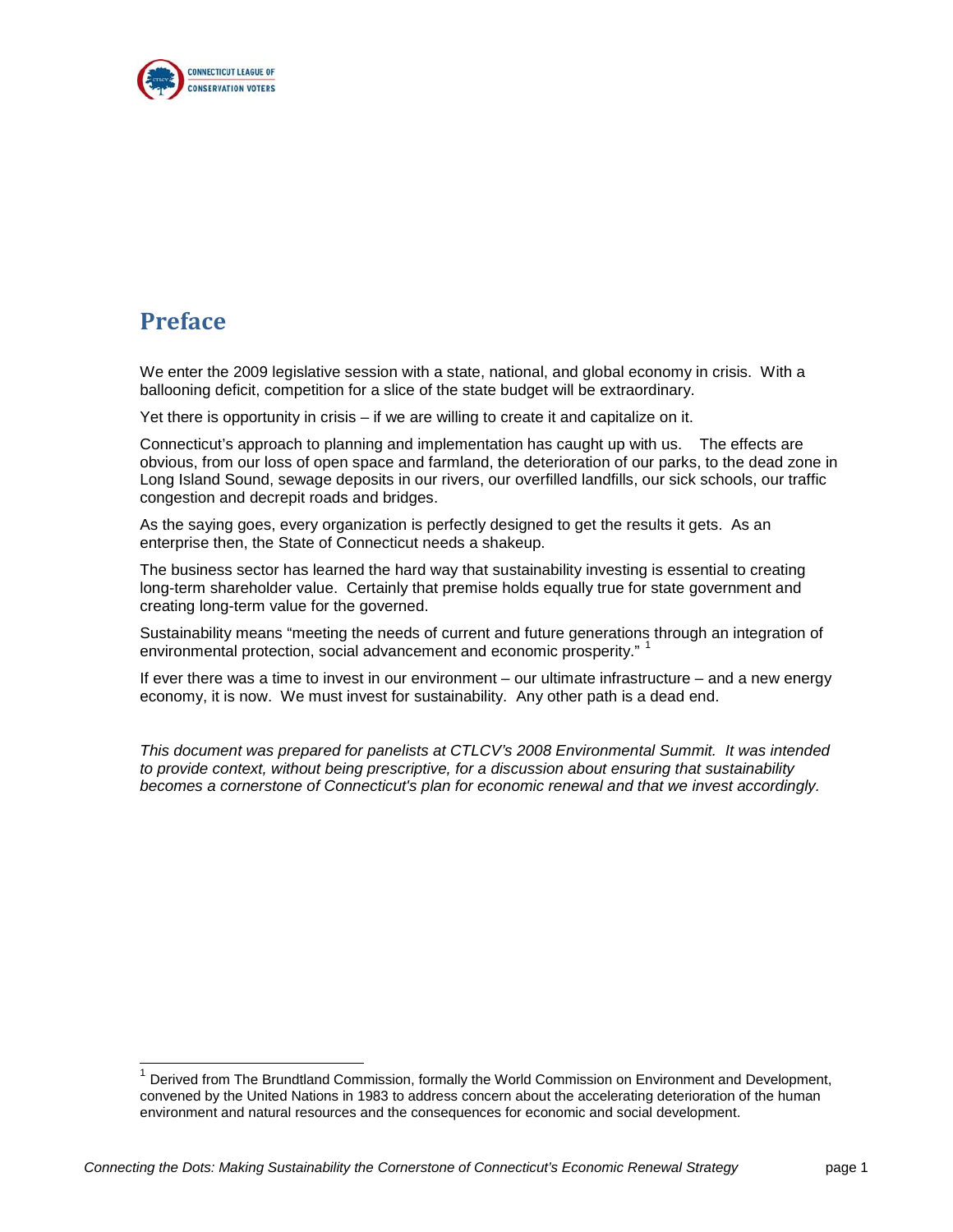## Connecting the Dots: A Brief Survey of Where We Are, How We Got Here, and the Need to Make Sustainability the Cornerstone of Our Economic Renewal Strategy

### <span id="page-3-0"></span>**Economic Landscape**

In the nine years that CTLCV has hosted an annual Environmental Summit, this year's summit takes place in an economy like none before it. Current estimates project a deficit of \$338 million and climbing for the current budget year, \$2.7 Billion for 2009-2010, and \$ 3.3 Billion for 2010-2011.

Connecticut has lost 7,100 jobs so far this fiscal year, about half of them in October alone. Payroll withholding income tax receipts are down 2.8 percent from a year ago. The state's unemployment rate of 6.5 percent is at a 15-year high. Corporate profits continue to show negative results. Existing home sales are at a [1](#page-12-1)2-year low in the state.  $1$ 

#### <span id="page-3-1"></span>**Comptroller Reports Current Year Deficit at \$338 Million and Climbing**



State Comptroller Nancy Wyman has reported that as of December 1, 2008, the state's projected budget deficit had reached \$338 million and is expected to grow by June 30, the end of the fiscal year. Wyman's estimate – which is about \$50 million higher than that made by the Governor's budget office - includes the \$71.8 million in deficit-mitigation cuts that the General Assembly passed in November.

The Comptroller expects the income tax to bring in about \$131 million less than originally budgeted, while the sales tax is projected to drop by about \$[2](#page-12-1)07 million.<sup>2</sup> Other reports have noted a significant shortfall in petroleum products gross earnings tax revenues as well.

#### <span id="page-3-2"></span>**Governor on to Deficit Mitigation Plan 2.0; Pushes for More Fed Funding**

Because the deficit estimate now exceeds one percent of total General Fund appropriations for fiscal 2009, the Governor is required by law to submit a new mitigation plan to the legislature.

Expecting a second stimulus package from the US government, Governor Rell has already directed Connecticut state agencies to identify infrastructure projects that are "shovel ready" – including road, bridge, rail and public buildings and economic development and housing initiatives that have received all necessary permits and final designs. "The best way out of the economic doldrums is by literally working our way out – by creating as many jobs as possible, as soon as possible. Investing in worker retraining is critical during an economic slump," Governor Rell says. "We can start work on these projects as soon as they receive funding.

At her December 2 meeting in Philadelphia with President-elect Obama, Rell planned to emphasize that the infrastructure money should be 100 percent federally funded rather than requiring states to come up with the traditional 20 percent match. "States simply do not have the matching funds at this time," the Governor said.<sup>[3](#page-12-1)</sup>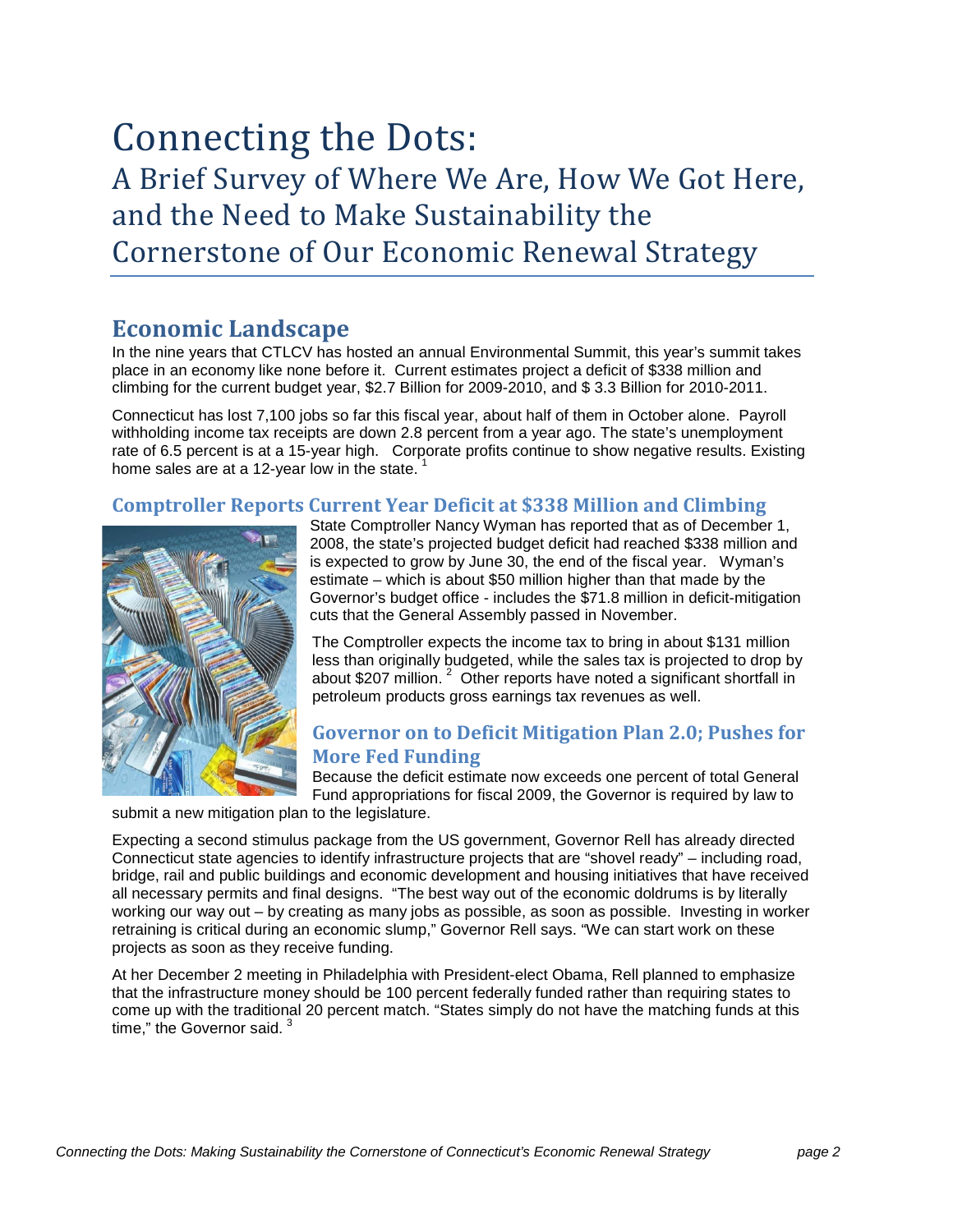

#### <span id="page-4-0"></span>**OPM's Take**

The Office of Policy & Management's November 2008 Fiscal Accountability Report contains detailed breakdowns of estimated revenues and projected expenditures for the current and next three fiscal years, through 2012.

**Energy Costs Up 135%.** Among the many topics the report covers, OPM notes that state agency energy costs have risen 135% from FY2000 to FY2008; adding more than \$70 million to the budget. For state government, residents and businesses alike, higher oil prices have reduced purchasing power, and dampened spending and economic activity.

**Bond Ratings Not So Good.** Also noteworthy for environmental advocates is OPM's discussion of the state's bond ratings and debt levels. Bond ratings tell investors about the risks of their investments. Lower bond ratings correlate to higher risks and higher costs for the borrower. OPM explains that Connecticut's bond ratings are among the lowest, if not the lowest, among northeast states, depending on the rating agency. Moody's and Standard & Poor's have assigned CT the lowest bond rating of all the northeastern states. In contrast,

Vermont's bond rating is high. Fitch rates V T better than CT, but NJ, NY and RI lower than CT.

**Debt Burden Eating Up the Budget.** Connecticut faces significant long-term obligations including debt, unfunded pension liabilities and unfunded post-employment retirement benefits which are estimated to exceed \$57 billion in total. Essentially, we're making promises we're in no position to keep.

Every organization is perfectly designed to get the results it gets.

● ● ●

-Organizational Designer David Hanna

● ● ● Connecticut's "debt service expenditures" have doubled since 1997. Debt service will continue to grow and consume a significant portion of the budget. The increase in debt service expenditures significantly limits options for discretionary spending.

At \$6,876 per person, CT's debt burden is 4th based on 2006 numbers. This ranking is on a per capita basis only, ignoring personal income. Looking at debt as a percentage of personal income, CT ranks 7th based on 2006 numbers. Taking into consideration personal income and debt issued by other states' counties and other political subdivisions, Connecticut's debt burden drops to 27th based on 2006 numbers.

#### <span id="page-4-1"></span>**A View from the Outside: CERC's Take**

The Connecticut Economic Resource Center, a nonprofit corporation that provides research, marketing and economic development services to policymakers and utility companies, has presented Benchmarks Reports for the State of Connecticut for several years at its annual conference.<sup>[4](#page-12-1)</sup> CERC is a public-private partnership, funded primarily by utility and telecommunication companies, whose mission is to make Connecticut a more competitive business location.

This year's CERC conference, held in November, focused on Connecticut in 2020 based on the fiscal implications of economic and demographic changes. CERC's research team identified five policy areas that significantly impact economic growth – transportation and infrastructure; human capital; urban investment; business investment and affordable housing.

CERC reports that from 1977 to 2006, CT's state budget increased by a factor of 2.3. By 2020, it will likely increase again by a factor of 1.5 from 2006 levels, with the largest share of the budget continuing to go to public welfare and Medicaid, at 31% of the budget in 2020 (up from 26% in 2006 and 19% in 1977).

CERC's findings on Connecticut's economy and the trends that got us where we are not only provide a useful framework for evaluating the costs, benefits and feasibility of various environmental initiatives in our current economic climate, but they support the need to invest in sustainability initiatives. A cursory summary of CERC's findings follows.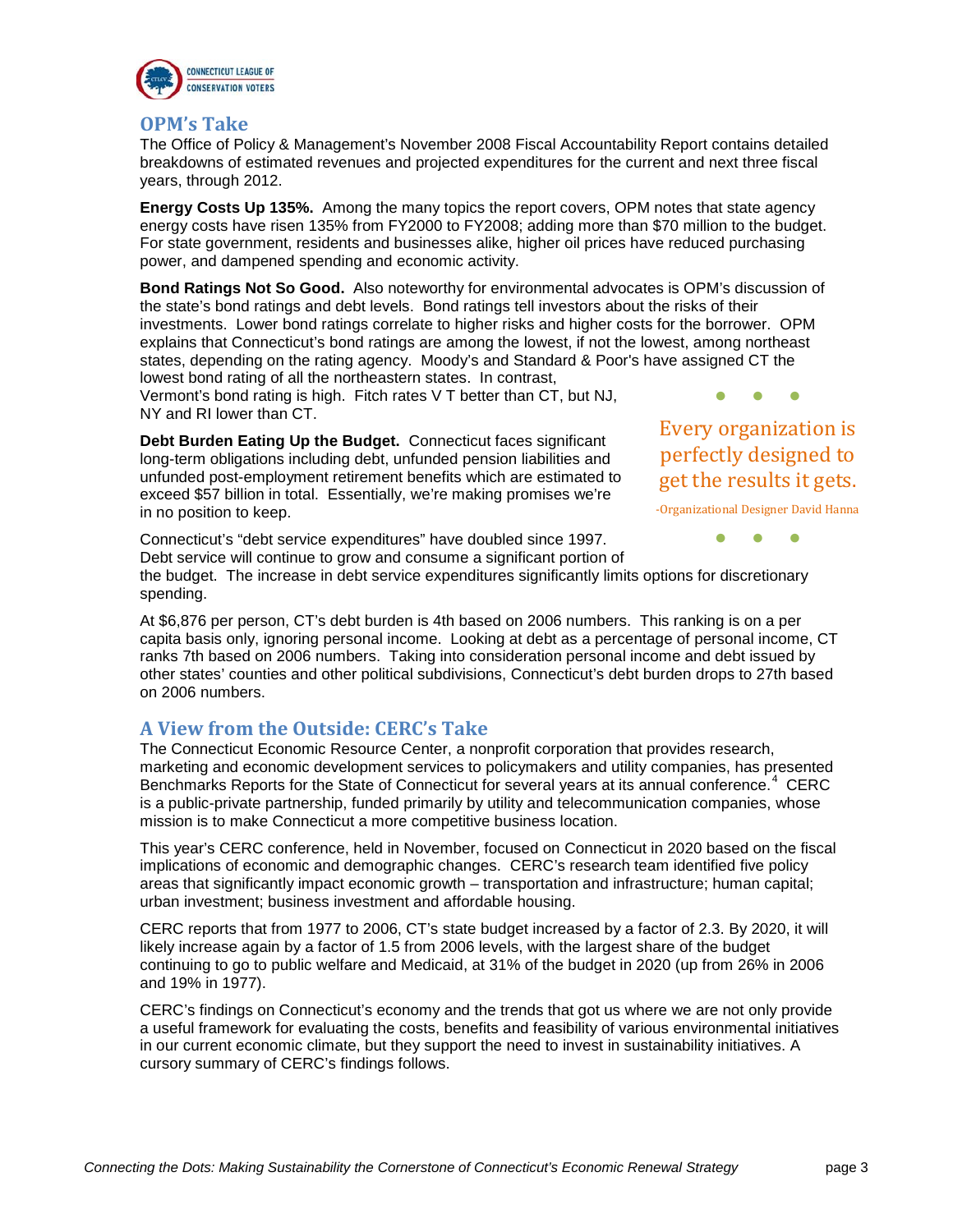

**Jobs and Business Investments.** Connecticut's ability to create jobs has eroded over time. While the rate of new businesses being established in the US and the Northeast has been increasing since 1989, CT is the only state with fewer businesses in 2006 than in 1989. Since businesses and jobs go hand in hand, this is a big problem.

Connecticut's job growth is mostly in lowerpaying industries. Wages are expected to decline by 4% by 2020. As economic opportunity continues to weaken, residents and businesses will continue to migrate to other parts of the country for careers and profits.

**Transportation & Infrastructure.** By the late 1980s we increased our transportation spending, prompted by the 1983 Mianus River Bridge collapse. But now our transportation investment is below the 50-state average. And with only four percent of CT residents using public transit, including bus, ferry and rail, we're not trying very hard to "drive" people to mass transit either.



- As of 2007, 9% of CT's bridges were structurally deficient and another 25% were functionally obsolete. 48% of our roads are in poor or mediocre condition, and we can expect commercial trucking to increase, also by 48%, by 2020.
- We face a \$3.1 billion shortfall through 2017 for road, highway & bridge repairs and improvements. And we've identified \$7 billion in new projects.

**Human Capital.** Prosperity depends on innovation, productivity and highly skilled workers. Human capital is deemed by many to be at the root of our region's competitiveness.

- Connecticut under-produces college graduates in science, technology, engineering and medicine. And we do an excellent job of exporting those we do produce.
- Our trend lines for new and retiring workers are going the wrong way. Retiring workers are on the increase; new workers are on the decline. An aging population has more service needs and produces less revenue in the form of taxes that pay for those services. This is especially problematic because CT relies heavily on the personal income tax, which currently generates 52% of all revenues.
- Businesses say the pool of qualified workers is low.
- The perception builds that CT is not a vibrant place for young workers, and it gets harder and harder to attract and retain them.

**Urban Revitalization.** Our ailing urban centers have profound implications for our competitiveness. Connecticut has no statewide coordinating entity responsible for focusing on the state's urban centers. Obama is creating a White House Office on Urban Policy.<sup>[5](#page-12-1)</sup> We would be smart to take a coordinated approach in Connecticut too.

**Housing.** Connecticut's median sales price of \$278,000 requires an annual household income of about \$80,000 - 90,000 to qualify for a mortgage, but 72% of the jobs that will be created between now and 2014 will pay less than \$40,000 per year. Young workers can't afford Connecticut real estate. Those who can't buy or rent here leave for jobs in other states. Our heavy reliance on property taxes to fund municipal government pressures cities and towns to maintain and grow housing stock and value keep pace with costs of services they provide.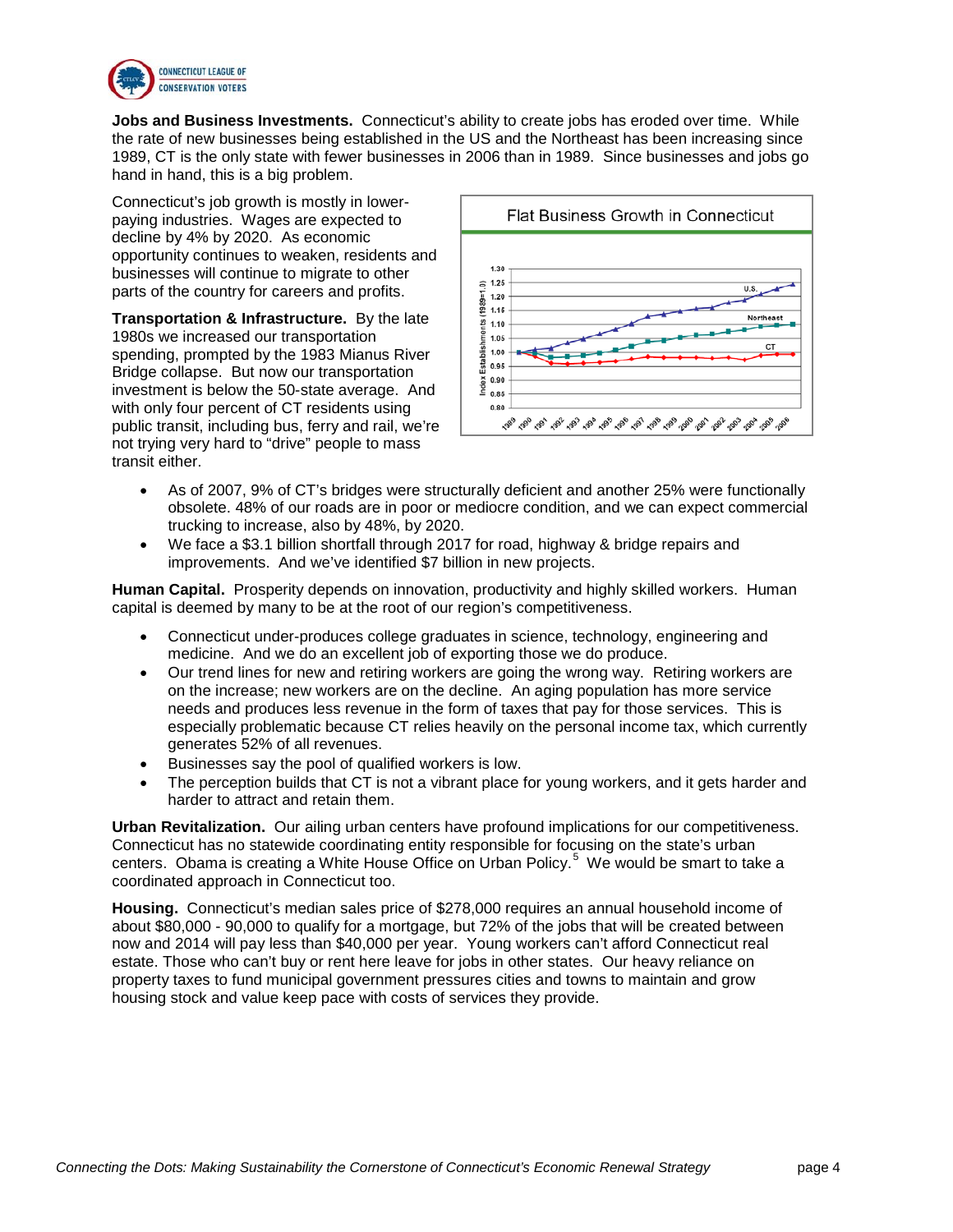

## **Legislative & Planning Landscape**

#### <span id="page-6-1"></span><span id="page-6-0"></span>**Office of Responsible Growth**

Governor Rell's Executive Order 15 in 2006 called for an Office of Responsible Growth, the term the Governor coined for Connecticut's version of smart growth. The office is charged with Office of coordinating "state efforts to revitalize cities, preserve the unique charm of our state and build livable, economically strong communities while protecting our natural resources for the enjoyment of future generations."<sup>[6](#page-13-0)</sup>

Public Act 07-239 codified the requirement for a Responsible Growth Task Force, which in turn was charged with identifying responsible growth criteria to help guide the state's future investment decisions and study land use laws, policies and programs, and with submitting recommendations to the Governor by February 15, 2008.

The Responsible Growth Task Force Report  $^8$  $^8$  defines responsible growth and articulates eight associated principles. "Responsible growth is economic, social, and environmental development that uses land and resources in ways that enhance the long-term quality of life for Connecticut's current and future generations. Responsible growth supports a vibrant and resilient economy and preserves the natural resources upon both of which that quality of life depends. Responsible growth maximizes previous investments in existing infrastructure while preserving distinctive landscapes, historic structures, landmarks, and villages."

Principles of responsible growth are to 1) focus on redevelopment; 2) be fair; 3) expand housing opportunities; 4) concentrate development; 5) provide transportation choice; 6) conserve natural resources; 7) plan regionally; and 8) increase job opportunities in appropriate locations.

Additionally, the report makes nine recommendations, which are for:

- 1. The Governor to formally adopt the definition of Responsible Growth and associated principles developed by the Responsible Growth Task Force and direct all state agencies and quasi-public agencies to use them to develop Responsible Growth criteria and to use them in making decisions impacting both state policy and the expenditure of state funds.
- 2. The General Assembly and its various committees to formally adopt the definition of Responsible Growth and the principles (developed by the Responsible Growth Task Force and use them in making decisions impacting both the development of legislation and policies and the expenditure of state funds.
- 3. An advisory group, with a broad-based membership to be created to advise decision-makers on the development of Responsible Growth policies, land use laws and programs going forward.
- 4. The Interagency Steering Council created under Executive Order 15 to serve as the coordinating body for the development of Responsible Growth policies as well as for continuously improving the review and permitting processes of projects that advance Responsible Growth.
- 5. A measures matrix to be developed by December 31, 2009, to measure the progress of the state's Responsible Growth.
- 6. Model municipal zoning regulations be crafted around the Responsible Growth principles developed by this Task Force.
- 7. The State to support regional coordination of consistency in planning between all levels of government and promote unified development codes at the local level.

If you don't measure it, you can't manage it.

● ● ●

*- Anonymous*

● ● ●

- 8. The State to develop means to review, coordinate and, if consistent with Responsible growth principles, encourage Projects of Regional Significance.
- 9. State statutes to be amended to authorize municipalities to use Community Benefit Agreements for projects that are consistent with Responsible Growth principles.

An informal status report on these recommendations is forthcoming to CTLCV.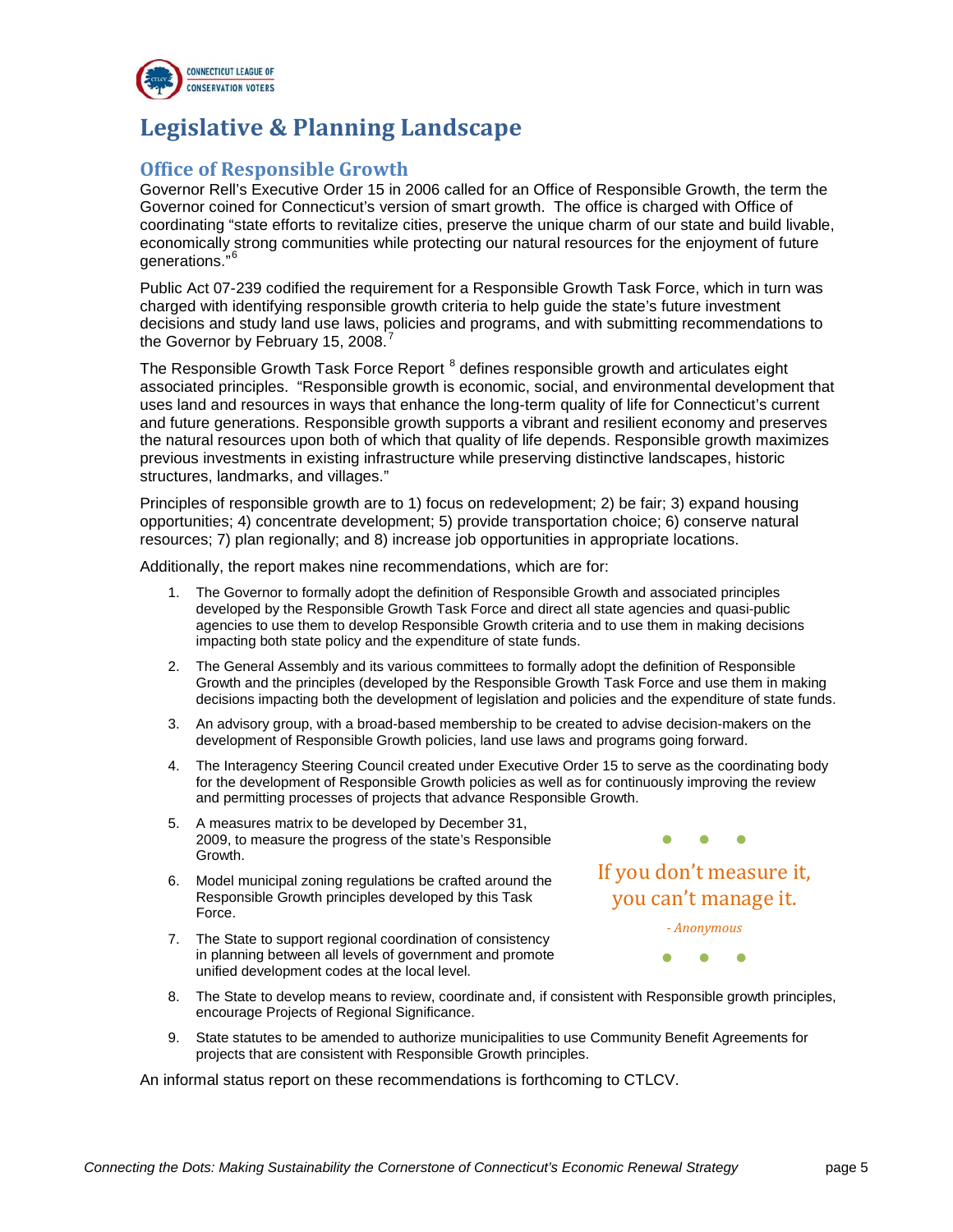

#### <span id="page-7-0"></span>**Statewide Strategic Economic Plan**

Concurrent with the work of the Office of Responsible Growth and related task force, Section 4 of Public Act 07-239 also called for the Department of Economic and Community Development (DECD) to create a strategic economic plan for Connecticut by July 1, 2009:

The Commissioner of Economic and Community Development, *within available appropriations*, shall

● ● ●

Can you say what our strategy is? If we don't know where we're going, we might end up somewhere else.

prepare an economic strategic plan for the state in consultation with the Secretary of the Office of Policy and Management, the Commissioners of Environmental Protection and Transportation, the Labor Commissioner, the executive directors of the Connecticut Housing Finance Authority, the Connecticut Development Authority, the Connecticut Innovations, Inc. , the Commission on Culture and Tourism and the Connecticut Health and Educational Facilities Authority, and the president of the Office of Workforce Competitiveness, or their respective designees, and any other agencies the Commissioner of Economic and Community Development deems appropriate. <sup>[9](#page-13-3)</sup>

*-Balanced Scorecard + Yogi Berra*

● ● ●

From November 2007 through January 2008, DECD hosted 11 regional forums to involve the public in the planning process. Transcripts, comments and photos

from those forums are available online.<sup>[10](#page-13-4)</sup>

DECD also houses the Office of Strategic Competitiveness, an Office of Responsible Development, and an Office of Brownfield Remediation & Development.

#### <span id="page-7-1"></span>**State Plan of Conservation & Development**

Additionally, state law requires the Office of Policy and Management to prepare a State plan of conservation and development on a recurring five-year cycle. The Plan serves as a statement of the development, resource management and public investment policies for the State. The Plan is used as a framework for evaluating plans and proposals submitted to OPM for review through mandated review processes.<sup>1</sup>

#### <span id="page-7-2"></span>**Connecticut Climate Action Plan**

2004 legislation called for a multi-sector, comprehensive climate change action plan, with policies and programs to achieve the state's goals for the reduction of greenhouse gas emissions by 2010 and 2020.[12](#page-13-6) The resulting *Connecticut Climate Change Action Plan* includes 55 measures to reach the goals of reducing greenhouse gas emissions to 1990 levels by the year 2010 and an additional 10% below that by the year 2020.<sup>[13](#page-13-7)</sup> 2008 legislation made the voluntary goals mandatory and changed the schedule to mandatory greenhouse gas reductions of 10% below 1990 levels by 2020, and 80% below 2001 levels by 2050. The goal for 2010 was abandoned.<sup>1</sup>

The *Climate Change Action Plan* contains policy recommendations on transportation and land use; residential, commercial and industrial energy use; agriculture, forestry and waste emissions; electricity generation; and education. The last progress report was for 2007. The next progress report is due by January 1, 2010.

#### <span id="page-7-3"></span>**Governor's Competitiveness Council**

Governor Rowland's 1998 Executive Order 13 created the Governor's Council on Economic Competitiveness and Technology (now the "Governor's Competitiveness Council") to help "private sector industry cluster activation and effectiveness, advise and assist the executive and legislative branches of Connecticut state government and the private sector on matters relating to industry cluster economic development and monitor, assess and evaluate the activation and effectiveness of industry clusters in Connecticut." Executive Order 13 called for the council to remain in effect from 1998 to 2001.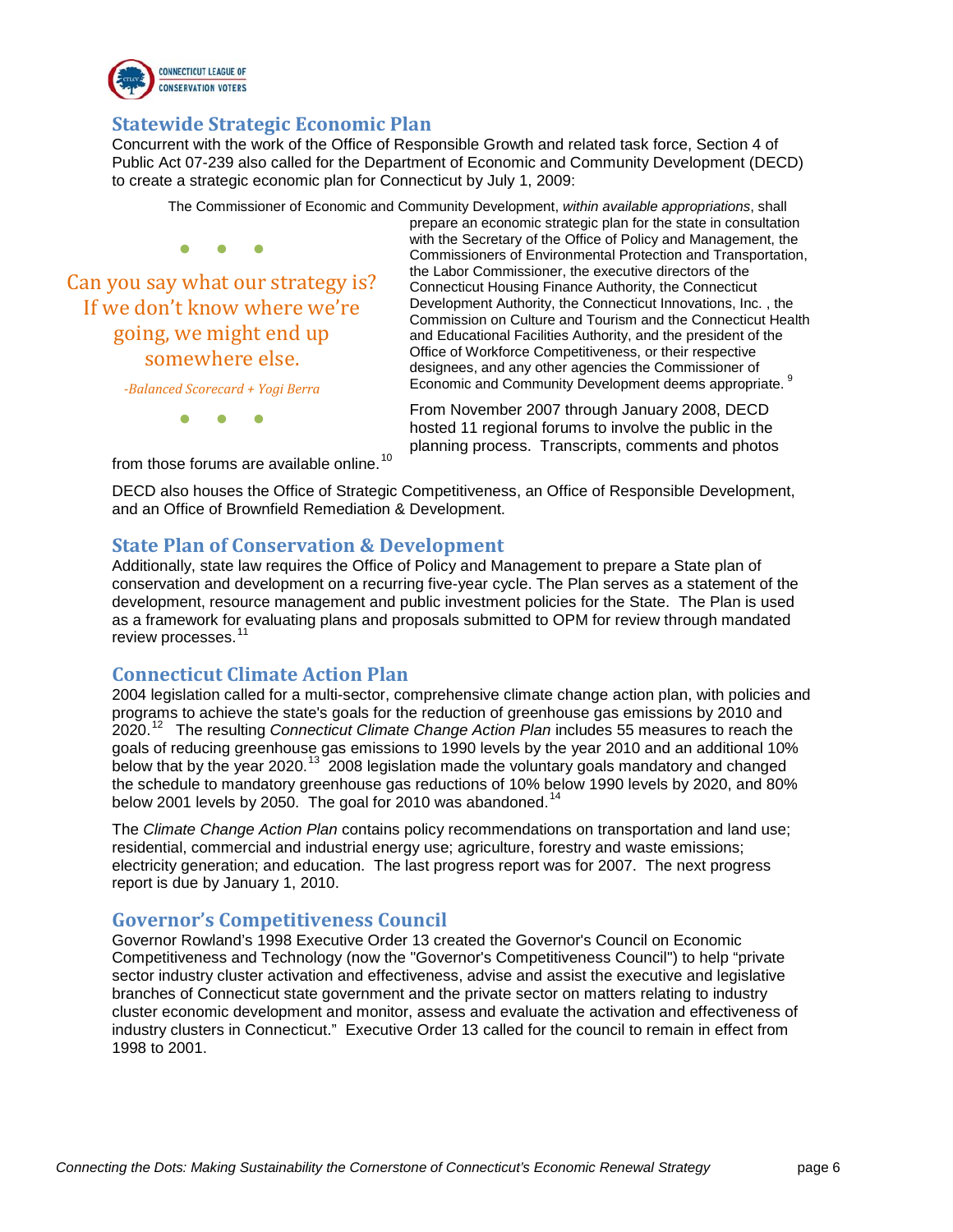

#### <span id="page-8-0"></span>**Partnership for Growth**

In 1998, the Governor's Council on Economic Competitiveness and Technology issued **Partnership for Growth: Connecticut's Economic Competitiveness Strategy**, addressing industry clusters as a framework for building Connecticut's competitiveness strategy. [15](#page-13-9)

In 2004, the Governor's Competitiveness Council released the 132-page **Partnership for Growth II,**  intended to spur decisive action by leaders in both the public and private sectors. Partnership for Growth II outlined an agenda to continue Connecticut's "highly successful industry cluster-based economic development strategy. It is a bold agenda—one with the transformative energy to bring about real change, revitalize our state, and deliver important benefits to our residents."<sup>[16](#page-13-10)</sup> How, and to what extent this agenda has been executed is not clear.

Additionally, it is not clear whether the Governor's Competitiveness Council remains intact, who is on the council, what its current agenda, goals and objectives are, or how it fits into the requirement that DECD create a statewide strategic economic plan. The council is mentioned in a 2006 press release, which also notes that Governor Rell's *Next Generation Competitiveness Strategy*, her long-term economic development program, is working.<sup>1</sup>

#### <span id="page-8-1"></span>**Blue Ribbon Report on Property Tax Reform & Smart Growth**

The "Blue Ribbon Report" came in response to Special Act 02-13, "An Act Concerning a Blue Ribbon Commission on Property Tax Burdens and Smart Growth Incentives." Finding that fiscal policy and land use policy are inextricably linked and must be addressed together, the report's recommendations were intended to jumpstart a longoverdue and serious discussion among state and local policymakers, business interests, the media, general public, and other stakeholders on what public policy initiatives should be pursued. The Blue Ribbon Report notes that its issues had already been raised and studied to varying degrees in other reports, including: *Connecticut Metropatterns: A Regional Agenda for Community and Prosperity in Connecticut* [Myron Orfield, et al] (2003); *Connecticut Strategic Economic Framework* [the "Gallis" report] (1999); *Connecticut: Economic Vitality and Land Use* (May 2003) from the Connecticut Regional Institute for the 21st Century; *Is Connecticut Sprawling* (2002) by the Regional Plan Association; *Promoting Smart Growth in Connecticut* (2002) by the Harvard Design School; *10 Principles of* 



*Smart Growth in Connecticut* (2001) by the Connecticut Conference of Municipalities; and others.

#### <span id="page-8-2"></span>**Transportation Planning**

In addition to the Department of Transportation and the OPM Office of Transportation Policy, Connecticut has a Transportation Strategy Board.

The Transportation Strategy Board revised and adopted Connecticut's Transportation Strategy in January 2007; see *[Moving Forward](http://www.ct.gov/opm/lib/opm/tsb/reports_tsb/tsb2007report.pdf)*.<sup>[18](#page-13-12)</sup> At the same time, the OPM Office of Transportation Policy ensures the coordination of state and regional transportation planning other state planning efforts, in consultation with the Commissioners of Transportation, Economic and Community Development and Environmental Protection.<sup>[19](#page-13-13)</sup>

## <span id="page-8-3"></span>**Planning for Sustainability: Best Practices**

#### <span id="page-8-4"></span>**California Reaps Economic Benefits from Energy Efficiency Innovation**

California's 35 years of leadership on energy and the environment has been extraordinarily effective. Its combinations of environmental and energy efficiency mandates and incentives, along with the technological innovations they spur, have reduced its per capita electricity use to 40 percent below the national per capita average.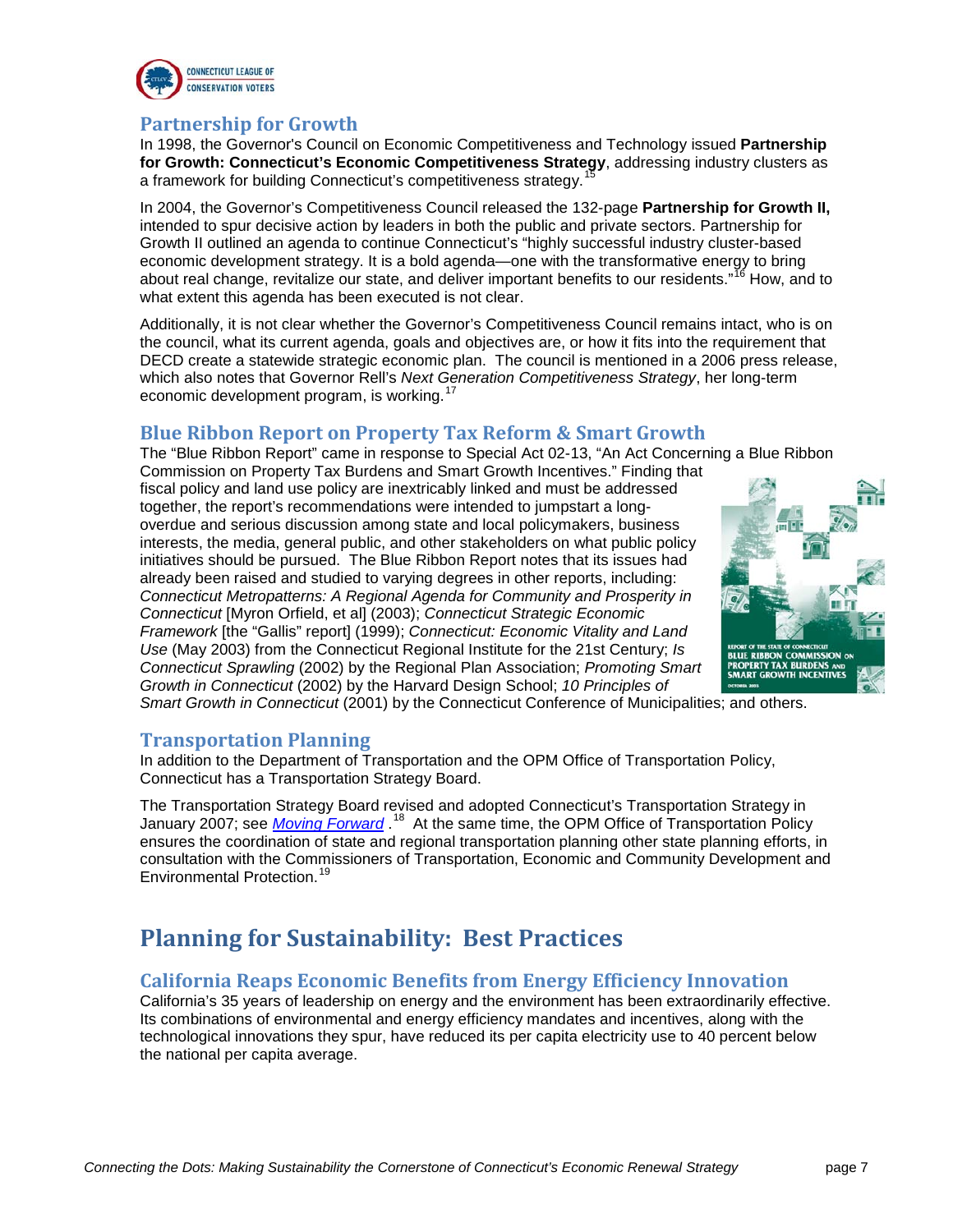

But that's not all. California's energy efficiency policies have been good for the economy and good for jobs. Through detailed analysis, a UC Berkeley economic study released in October 2008

● ● ● Household reductions in per capita electricity demand are one of the most potent catalysts of efficiency-based economic growth.

*-UC Berkeley Study*

● ● ●

concludes that by being more efficient in their use of electricity, California households have saved \$56 billion from 1972-2006. Those savings have been redirected to other goods and services, creating about 1.5 million FTE jobs with a total payroll of \$45 billion.

Better still, Californians directed a greater percentage of its consumption to in-state, employment-intensive goods and services, whose supply chains also largely reside within the state, creating a "multiplier" effect of job generation. The same efficiency measures resulted in slower (but still positive) growth in energy supply chains, including oil, gas, and electric power. For every new job foregone in these sectors, however, more than 50 new jobs have been created across the state's

diverse economy.

Additionally, the Berkeley study concludes that the state's Draft Scoping Plan for meeting its target on greenhouse gas emissions by 2020 should achieve 100 percent of the greenhouse gas emissions reductions while increasing the Gross State Product (GSP) by about \$76 billion, increasing real household incomes by up to \$48 billion and creating as many as 403,000 new efficiency and climate action driven jobs.

#### <span id="page-9-0"></span>**Porter Hypothesis**

In his 1991 Scientific American essay "America's Green Strategy," Harvard Business School professor and economic competitiveness expert Michael Porter introduced a controversial theory that argued that environmental progress and competitiveness are not inconsistent but complementary. The gist is that environmental regulation is good for firms in the long run because it forces them to innovate. Pollution, in Porter's view, is indicative of inefficiency and waste. (This, by the way, is the same Porter whose cluster-based theories of economic development Connecticut has embraced.<sup>[20](#page-13-14)</sup>)

The Porter hypothesis asserts that, "Appropriately planned environmental regulations will stimulate technological innovation, leading to reductions in expenses and improvements in quality. As a result, domestic businesses may attain a superior competitive position in the international marketplace and industrial productivity may improve as well." Berkeley's California case study essentially says Porter is right.

● ● ● The new paradigm of competitiveness is a dynamic one, based on innovation.

*-Michael Porter*

"Appropriately planned" is the operative phrase here. In situations where regulations have no link to technological innovation, making those regulations more rigorous cannot promote more innovation.

In another piece, Porter lays out the elements of well-designed regulations. The new paradigm of competitiveness, he says, is a dynamic one, based on innovation. Properly designed environmental standards can trigger innovation that may partially or more than fully offset the costs of complying with them.

Environmental laws and regulations need to take three substantial steps: phrasing environmental rules as goals that can be met in flexible ways; encouraging innovation to reach and exceed those goals, and administering the system in a coordinated way. According to Porter, if environmental standards are to foster the innovation offsets that arise from new technologies and approaches to production, they should adhere to three principles.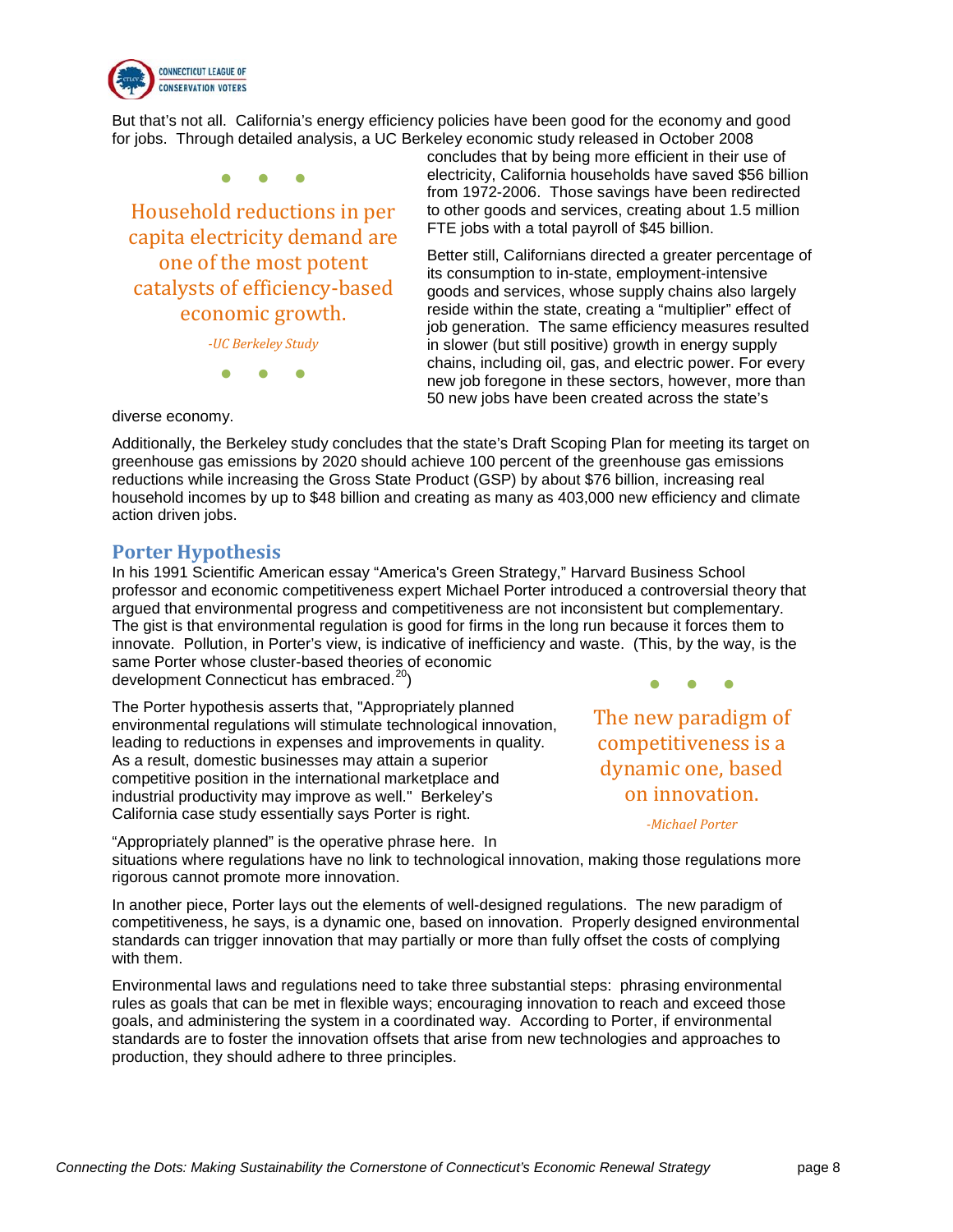

First, they must create the maximum opportunity for innovation, leaving the approach innovation to industry and not the standard-setting agency. Second, regulations should foster continuous improvement, rather than lock in any particular technology. Third, the regulatory process should leave as little room as possible for uncertainty at every stage. <sup>[21](#page-13-15)</sup>

In the end, the orientation should shift from pollution control to resource productivity. Success must involved innovation-based solutions that promote both environmentalism and economic competitiveness.<sup>[22](#page-13-16)</sup>

#### <span id="page-10-0"></span>**Ohio: Home of Innovation and Opportunity**

The State of Ohio has produced an outstanding strategic economic plan, complete with a concise vision, mission, three lead measures of economic outcomes, five main goals each with a set of 15 performance targets—*and* accompanying baseline measures. Ohio is tracking its progress annually to be published in annual scorecard.

One of Ohio's five main goals is to "Invest in Our Regional Assets." That goal embodies targets for using clean energy, revitalizing physical assets, creating hubs of innovation and opportunity, and building sustainable, connected, vibrant communities. At the top of Ohio's list of statewide targeted industries is "advanced energy and environmental technologies." Although an environmental sustainability ethic could be more pronounced in the Ohio plan, it is an excellent framework. $\dot{3}$ 

#### <span id="page-10-1"></span>**Oakland Sustainable Community Development Initiative**

Since 1997 the Oakland, California, a city of nearly 400,000, has used its Oakland Sustainable Community Development Initiative as a framework for sustainable development.

The city reports its progress annually. For example, the 2006 annual report highlighted the economic opportunities of green building. "Compelling research now demonstrates that the integration of green building features into development projects can generate substantial energy, water and materials efficiencies, resulting in reduced operating costs of 20-80% over the life of the building. Reduced operating costs generate increased cash flow, which helps free capital for other investments. There is also a growing body of research that indicates that green buildings improve property values and can capture lease premiums…"[24](#page-13-18)

Going further, Oakland's first public workshop for developing an Energy and Climate Action Plan is scheduled for December 2008.

#### <span id="page-10-2"></span>**State Sustainability Strategy for Western Australia**

The Government of Western Australia published its State Sustainability five years ago, in September 2003. Although many aspects of Western Australia government policy had previously addressed sustainability, this was the first time that the government addressed sustainability comprehensively.



One of the six goals of the strategy is to ensure that the way Western Australia governs drives the transition to a sustainable future. The State Sustainability Strategy includes an Action plan that addresses sustainability and business and specifically identifies a responsible agency to undertake each of the 336 actions within the strategy. Western Australia's approach also includes a sustainability roundtable to advise the government, a sustainability code of practice for government agencies, a sustainability assessment, a sustainability policy unit, and regular progress reports for citizens. [25](#page-13-19)



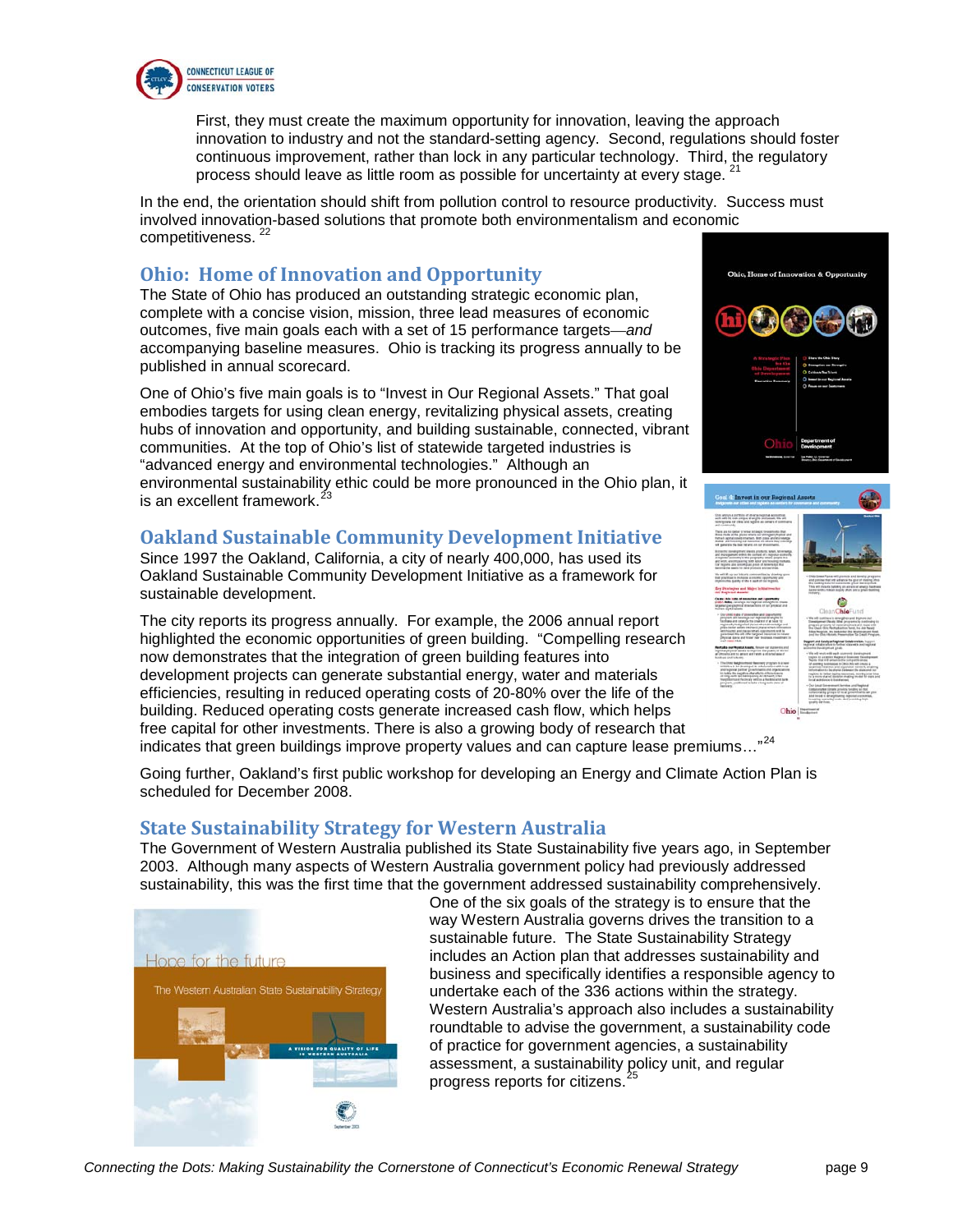

## **Where to From Here?**

<span id="page-11-0"></span>Connecticut needs *one* vision and *one* plan for economic renewal, and sustainability must be at their core. As shown in the preceding section, other governments have not only created such plans, but they are fully engaged in carrying them out – and very much to their benefit.

#### <span id="page-11-1"></span>**WWKD: What Would Keynes Do?**

Drawing parallels between our current credit and economic crisis and the country's 1930's era depression, much is being made of the theories of British economist John Maynard Keynes.

As a recent Time magazine article describes:

"Confronted with the threat that we might be headed for an economic collapse caused by a collapse of demand caused by a collapse of credit, governments seemingly cannot help turning to the remedy formulated by Keynes during the dark years of the early 1930s: stimulating demand by spending much more than they take in, preferably but not necessarily on useful public works like highways and schools.

Keynes' argument was that when private citizens and businesses panicked and hoarded money, the only way to prevent depression was for government to become the spender of last resort.

Contrary to popular belief, Keynesian thinking was not a big part of Franklin Roosevelt's New Deal. Deficit spending and monetary easing were both first put to work in a really big way by the U.S. government in the 1940s--out of wartime necessity, not economic conviction. The economy responded with rapid growth, and after the war, Keynesianism became gospel.

Critics argue that for Keynesian fiscal policy to work, taxpayers have to be awfully shortsighted. Otherwise, they'd see that deficit-financed tax cuts or government spending would eventually have to be paid for, and they'd set money aside for that rainy day--thus counteracting the stimulus. But then again, the U.S. economic boom of the 1980s was at least partly the result of deficit spending. **[26](#page-13-20)**

The downside of Keynesian economic theory is of course that increased government spending adds to the budget deficit. With baby boomers starting to retire and claim Social Security and Medicare benefits, any increase in the national debt will make fulfilling those unfunded promises harder in coming years. And many of us don't care much for the idea of passing a larger national debt to our children and theirs.<sup>2</sup>

But if Government invests smart and those investments get the economic wheels moving again with

businesses innovating and hiring, people getting back to work and spending money, the hit to government's bottom line will be lessened.

#### <span id="page-11-2"></span>**Don't Eat the Seed Corn**

The link between energy and transportation is strong, especially in Connecticut where transportation alternatives to the car are limited. Although gas prices are now at a three-year low after hitting an all time high of \$4.39 less than six months ago, we should brace ourselves more volatility.

Transportation is responsible for 27% of our greenhouse gas emissions.[28](#page-13-22) Slow moving, bumper-to-bumper traffic wastes time and diminishes Connecticut's quality of life. In fact, in CTLCV's 2008 survey of General



Assembly candidates, *Transportation and Mass Transit* emerged as the top environmental priority.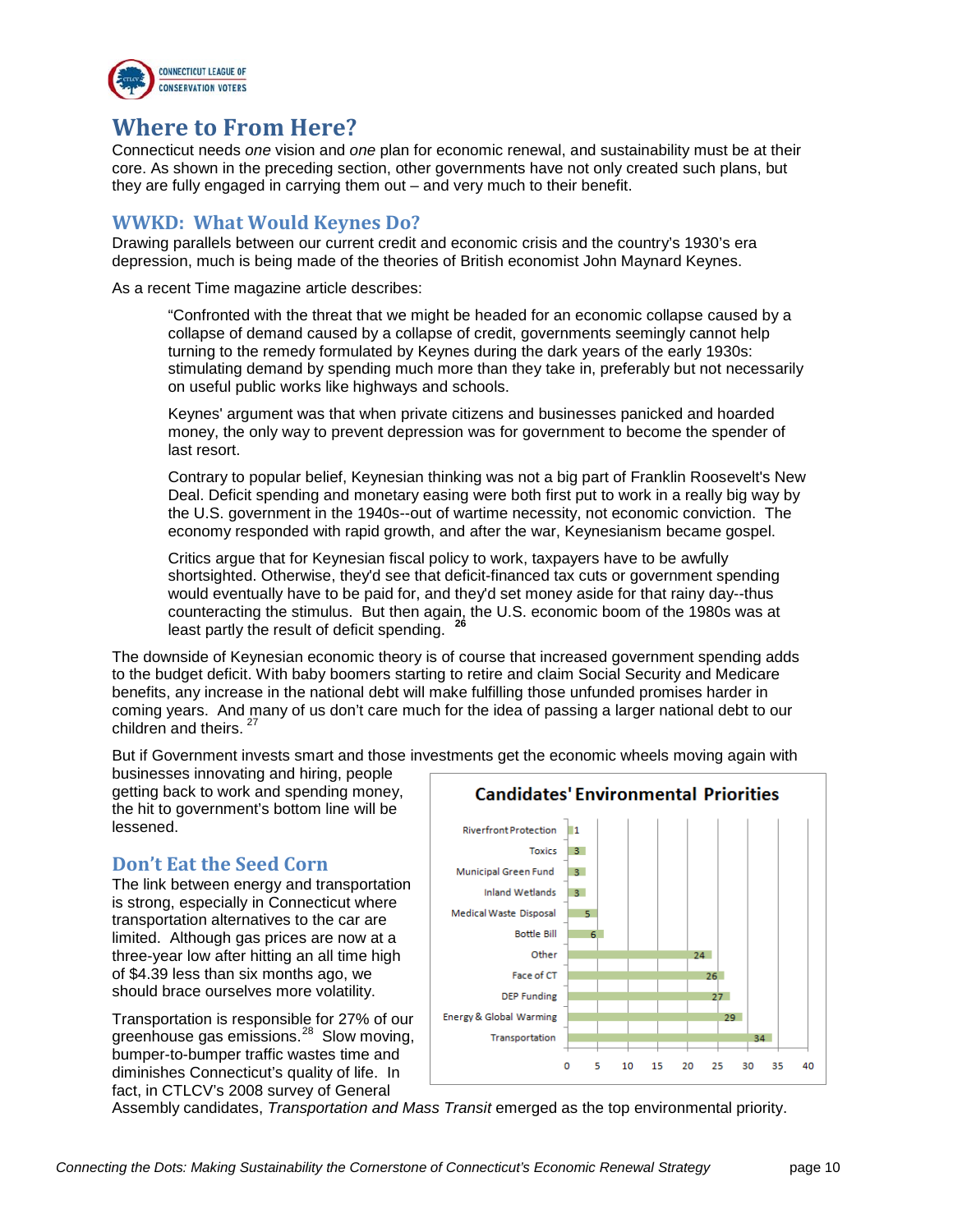

In the Hartford *Courant's* view, "legislators should avoid a \$5 million cut in transportation funding that was proposed as part of Governor Rill's first deficit mitigation plan. That is eating the seed corn. Transportation is what makes economic growth possible….Indeed, now is the time to invest in transportation.

#### <span id="page-12-0"></span>**The Climate for Change is Now**

Al Gore's November 2008 Op-Ed in the New York *Times*, *The Climate for Change,* sums up our opportunities nicely:

Economists across the spectrum agree that large and rapid investments in a jobs-intensive infrastructure initiative are the best way to revive our economy in a quick and sustainable way. Many also agree that our economy will fall behind if we continue spending hundreds of billions of dollars on foreign oil every year.

But here's what we can do – now: we can make an immediate and large strategic investment to put people to work replacing 19<sup>th</sup> century energy technologies that depend on carbonbased fuels with 21<sup>st</sup>-century technologies that use fuel that is free forever: the sun the wind and natural heat of the earth.

In the 35 years since Richard Nixon launched Project Independence to beat our foreign oil addiction, our dependence on foreign oil has doubled from 1/3 to 2/3.

About 40% of the US's CO2 emissions come from buildings. Stopping that pollution will free up a lot of money for homeowners and businesses to spend on things that add a little more value. **[29](#page-13-23)**

Connecticut can join, or even co-lead with California, a nationwide effort to retrofit buildings with better insulation and energy efficient windows and lighting. Smart, unified, comprehensive policies that promote innovation could spur new technology that the rest of the world wants and needs badly.

Working with Connecticut colleges and universities on technology transfer initiatives could build and attract a science, math and engineering brain trust.

A comprehensive approach to workforce training programs, such as those being developed now at Gateway Community College, could build the trades for installing green building technologies and systems.

Providing monetary incentives to homeowners and businesses for energy efficiency upgrades would put ● ● ●

Good leaders create a vision, articulate the vision, passionately own the vision, and relentlessly drive it to completion.

#### **Execution is everything.**

*-Jack Welch*

● ● ●

those tradesmen and women to work, let building owners redirect their savings on utility costs to other goods and services, and reduce greenhouse gas emissions to boot.

As the Hartford *Courant* has noted, the country on several occasions has strengthened its infrastructure during times of economic crisis. We have such a crisis now. To quote incoming White House chief of staff Rohm Emanuel, it would be a shame to waste it."<sup>[30](#page-13-24)</sup>

The climate for change *is* now.

<span id="page-12-1"></span> $\frac{1}{2}$  Comptroller's press release (December 1, 2008), at ˈ Comptroller's press release (December 1, 2008), at <u>[www.osc.state.ct.us/public/pressrl/2008/december01.htm](http://www.osc.state.ct.us/public/pressrl/2008/december01.htm)</u><br><sup>2</sup> *Ibid.* 

 $\frac{3}{3}$  Governor Rell's press release, at [www.ct.gov/governorrell/cwp/view.asp?A=3293&Q=428952](http://www.ct.gov/governorrell/cwp/view.asp?A=3293&Q=428952)<br>4 GEBC 2008 Besearch & Believ Conference Materials at http://esrs.com/Content/Conference

<sup>&</sup>lt;sup>4</sup> CERC 2008 Research & Policy Conference Materials, at [http://cerc.com/Content/Conference.asp.](http://cerc.com/Content/Conference.asp)<br>5 Office of the President Elect at http://ebenes.gov/ganda/urbanneliav.ganda/

Office of the President Elect, at [http://change.gov/agenda/urbanpolicy\\_agenda/](http://change.gov/agenda/urbanpolicy_agenda/)